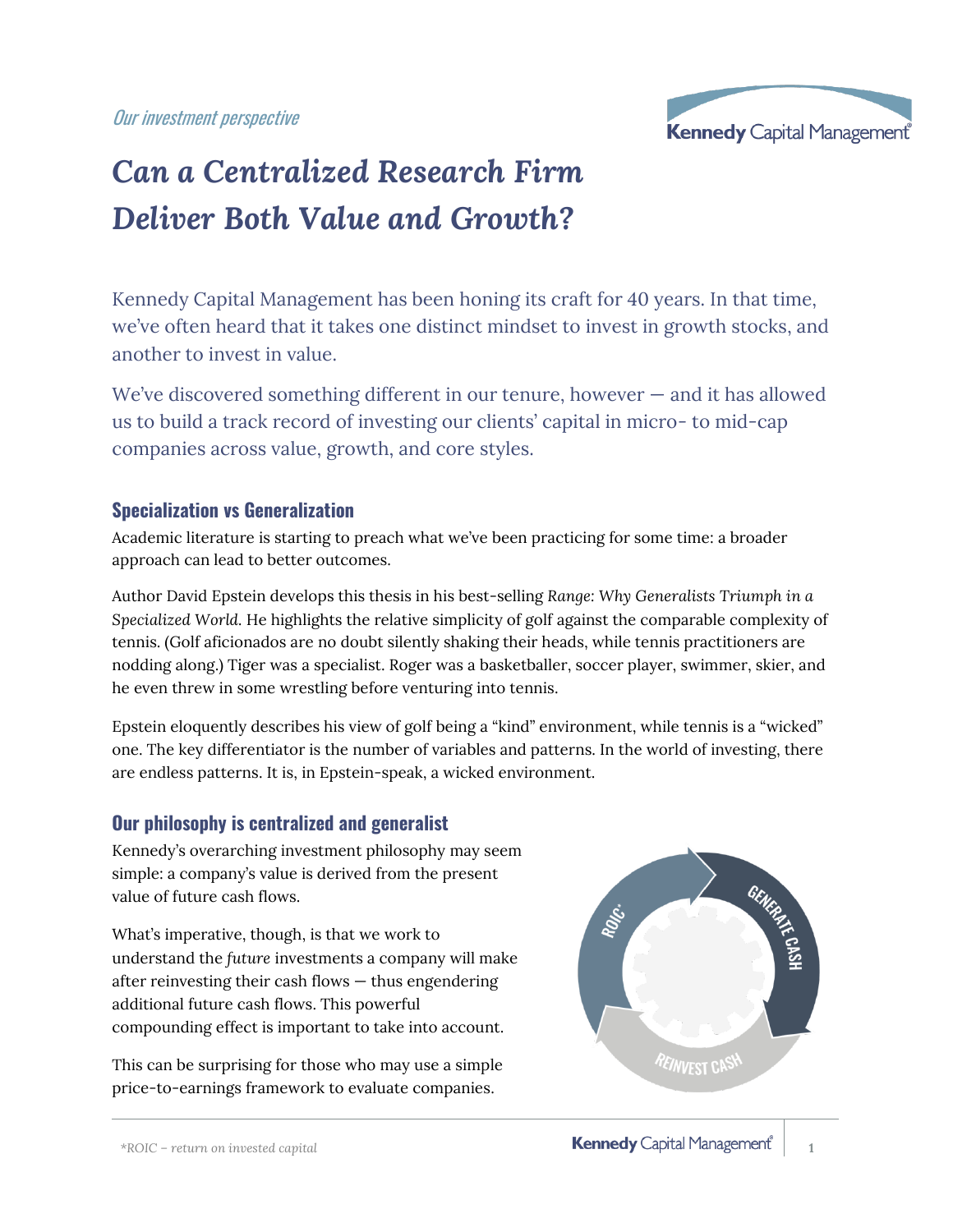#### **How we conceptualize growth and value**

At the **value end** of the spectrum, we attribute most of a business' value to the cash flows it generates via its existing investments.

As a company begins to turn its cash flows into successful investments, creating future cash flows, it begins to move into the **growth realm,** where the value of a company tends to rely more on the investments it has not yet made.

When assessing growth and value prospects, our investment professionals focus on understanding competitive dynamics within an industry. They search out opportunities for enduring moats or meaningful change, and don't limit their appraisal to only the current level of growth.

**Economic moat -** A concept developed by Warren Buffett, a "moat" refers to a business' ability to protect its "castle" of long-term profits from competitors. A few moat examples include: superior brand recognition (e.g., Coca-Cola) and extraordinary product quality.

### **The 5 different types of companies**

We characterize the companies in which we invest as belonging to one of five groups, which are represented in Kennedy's main strategies.

- **Growth portfolios** generally own a combination of Early Growth, Steady Compounders, and Material Positive Change companies.
- **Value portfolios** all focus on Steady Compounders, Material Positive Change, and Out of Favor in identifying new investment opportunities.
- **Core portfolios** typically contain the middle three, but can range across all groups.

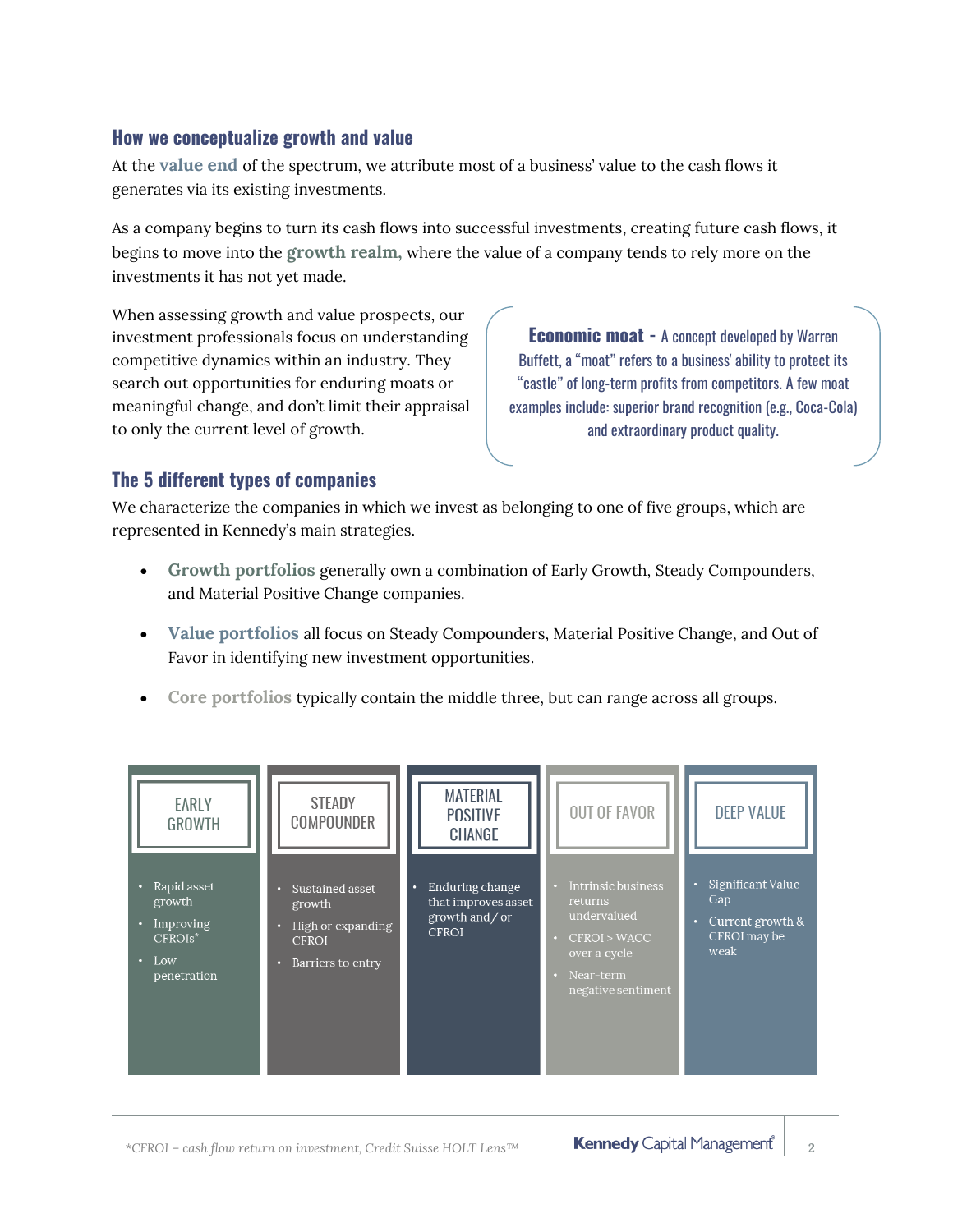#### **Alignment and benefits for our clients**

Relative to our peers, we maintain a large research team, wherein we seek to cultivate "broad" thinkers who can distill massive amounts of input into clear investment theses.

Covering companies (and strategies) that range across growth and value gives our analysts a distinct advantage: they can identify when companies move from one category to another.

By not narrowing our focus to small subsets based on style or market cap parameters, our centralized research approach also allows our analysts a more complete view of a sector  $-$  a valuable insight that siloed analysts may lack.

Oftentimes, when growth rates of "value" companies begin to accelerate for companyspecific or cyclical reasons, these stocks transform into "growth" companies. By employing sector experts, rather than style specialists, our body of accumulated

*"By not narrowing our focus to small subsets based on style or market cap parameters, our centralized research approach also allows our analysts a more complete view of a sector*  $-a$ *valuable insight that siloed analysts may lack."*

research can be easily applied and transferred from product to product, as appropriate. This helps ensure that all opportunities, regardless of style, are given our full and informed attention.

#### **A well-rounded approach**

The Kennedy Capital Management approach to investing is a holistic one. We eschew the notion that a successful firm must either concentrate on value or specialize in growth — a storyline likely circulated by those who tend to focus on just one.

Our investment philosophy, our views on growth and value, and even the way we structure our investment team all speak to our belief in a generalized approach. And they all inform our response to the question:

### **"Can our team capably recommend a growth stock one day and a successful value stock the next?"**

Well, **"Can eight-time Wimbledon title holder Roger Federer crisply strike a backhand on one shot and a solid forehand on the next?"**

Absolutely.